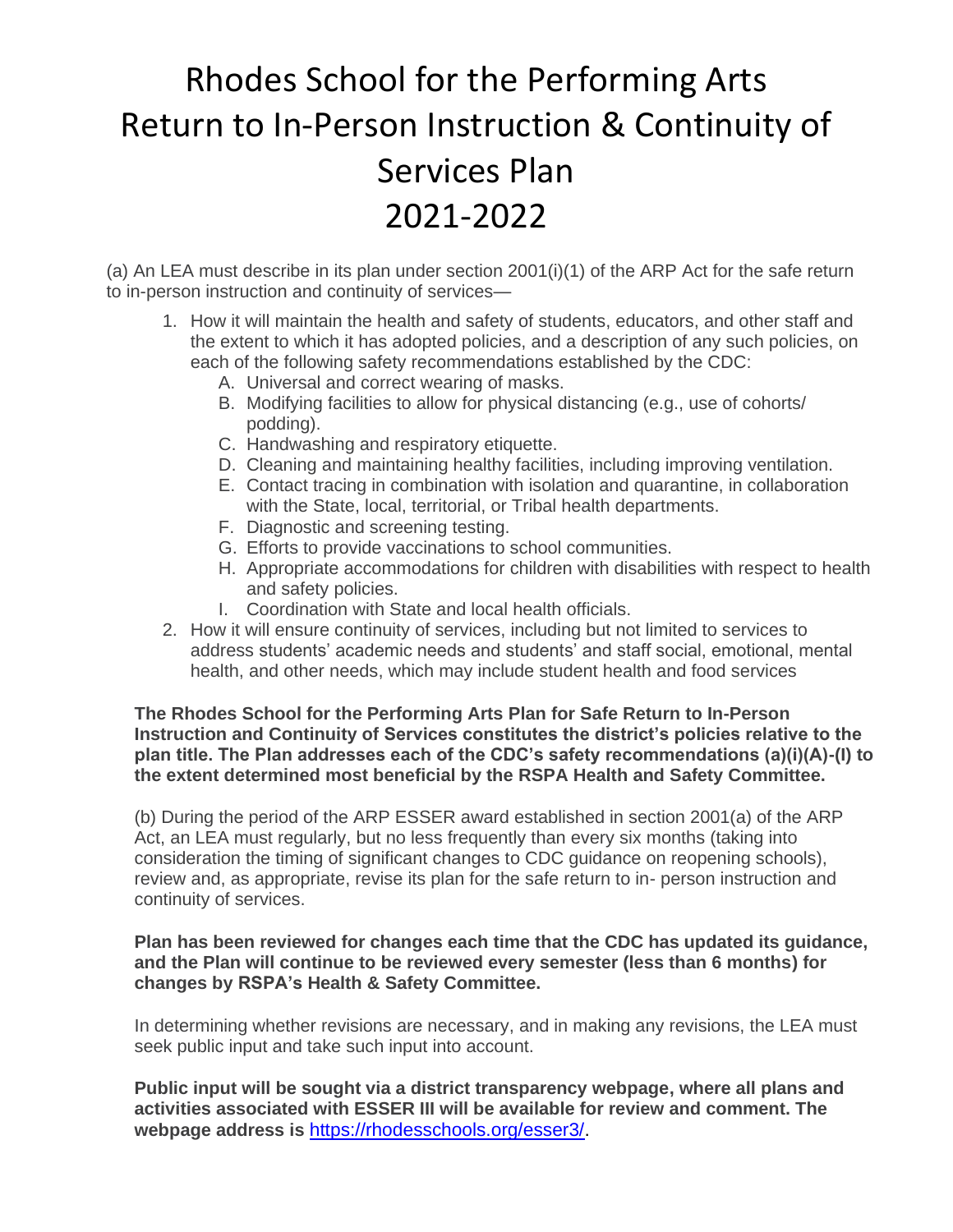If at the time the LEA revises its plan the CDC has updated its guidance on reopening schools, the revised plan must address the extent to which the LEA has adopted policies, and describe any such policies, for each of the updated safety recommendations.

Once the LEA reviews its plan every 6 months and determines revisions are needed, the LEA will include stakeholder input, public notice, and public comment processes in the plan revision.

#### **District leaders will continue to review CDC guidance and the extent of RSPA implementation as part of the revision process.**

(c) If an LEA developed a plan prior to enactment of the ARP Act that meets the statutory requirements of section  $2001(i)(1)$  and  $(2)$  of the ARP Act but does not address all the requirements in paragraph (a), the LEA must, pursuant to paragraph (b), revise and post its plan no later than six months after receiving its ARP ESSER funds to meet the requirements in paragraph (a).

#### **Plan will be revised and posted no later than six months after receiving funds.**

(d) An LEA's plan under section 2001(i)(1) of the ARP Act for the safe return to in-person instruction and continuity of services must be—

- 1. In an understandable and uniform format; **This easy-to-read plan will be posted on the district website.**
- 2. To the extent practicable, written in a language that parents can understand or, if it is not practicable to provide written translations to a parent with limited English proficiency, be orally translated for such parent; and **This plan will be posted in English and Spanish.**
- 3. Upon request by a parent who is an individual with a disability as defined by the ADA, provided in an alternative format accessible to that parent. **We will provide audible format and other accessible alternative formats as they are requested.**

# **Health and Safety**

RSPA's safety plan focuses on communicating clear expectations, implementing preventative measures, and responding quickly and consistently to cases. Our safety plan and protocols are following recommendations provided by the Center for Disease Control and Prevention, the Texas Education Agency, and local health authorities.

# **Reporting of COVID-19 Confirmed Cases**

- o In line with TEA Guidance and in coordination with state and local health officials, RSPA will notify confirmed cases:
	- RSPA will report to Harris County Public Health on the same day that a case is discovered.
	- Cases will also be reported to the Texas Department of State Health Services on a weekly basis.

# **Universal Wearing of Masks**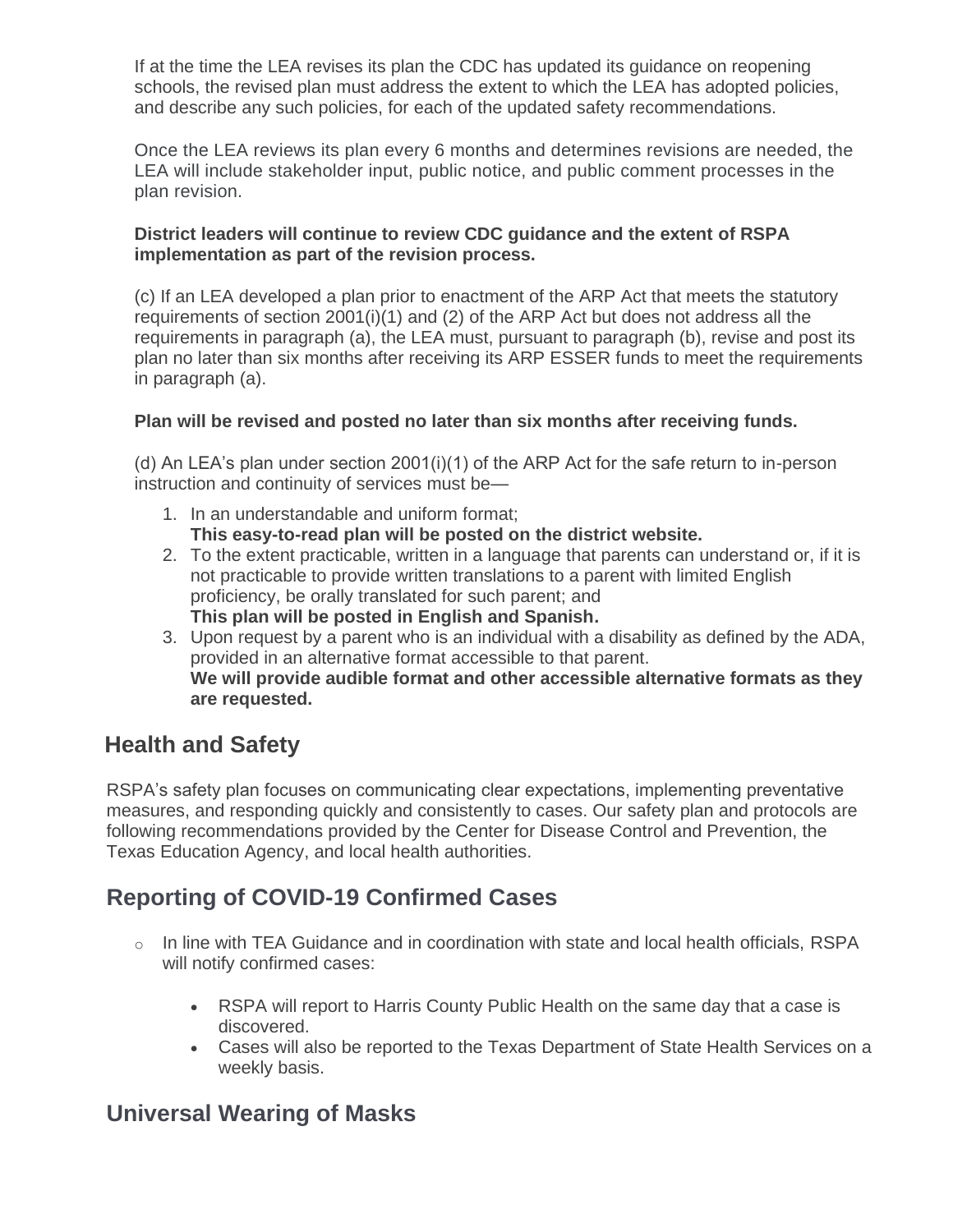o In line with the executive order from Governor Abbott beginning 6/5/21, the wearing of masks will be optional, but strongly encouraged for student, staff, and visitors while on RSPA campuses and district facilities, participating in after school and outdoor activities, and while riding school buses.

# **Isolation of COVID-19 Confirmed Cases**

- $\circ$  In line with recommendations from the CDC and local health authorities, RSPA will continue to quarantine positive confirmed cases and direct the confirmed cases to stay home and self-isolate for:
	- At least 10 days since symptoms first appeared **and**
	- At least 24 hours with no fever and without fever-reducing medication **and**
	- With continued improvement of other symptoms of COVID-19

# **Modifying Facilities to Allow for Physical Distancing (e.g., Use of Cohorts/Podding)**

**RSPA has reviewed the applicable CDC guidelines and disease conditions in our local community. Given the sustained and significant reduction in COVID-19 rates in our community, we plan to enforce the protocols immediately below for the 2021-2022 school year. If COVID-19 rates worsen significantly or if the Texas Education Agency provides additional public health guidance for 2021-2022, we will revise protocols as needed.** 

#### Physical Distancing

- $\circ$  Schools should place student desks a minimum of three feet apart whenever and wherever possible.
- $\circ$  If tables are used, seats should be placed a minimum of three feet apart and students will sit on the same side of the table, facing the same direction.
- o Campus leaders will utilize a variety of spaces on campus to support social distancing requirements.
- o Schools will promote more frequent hand washing and/or sanitizing when social distancing recommendations are not possible.
- o Schools will use non-classroom spaces when feasible and appropriate to comply with social distancing recommendations.
- $\circ$  Handwashing stations, lavatories, and urinals less than three to six feet apart will be marked off with tape (to take out of operation to ensure social distancing).
- $\circ$  Water fountains will not be in use, all students and staff will be provided bottled water upon request.

#### Meals

- o Pre-K and Kindergarten students will eat breakfast in the cafeteria, adhering to social distancing requirements. 1<sup>st-8th</sup> grade students will eat breakfast in their classroom.
- o All students who must line up for food pick-up will follow CDC guidelines by floor markings that outline a 3-foot distance between any two students.
	- Cafeteria tables/chairs must be marked to establish 3 feet of spacing.
	- Staff will monitor students in cafeteria/eating areas to ensure that students are not mingling and maintain a 3-foot distance between any two students.
	- To support social distancing, students should have an assigned seat for meals whenever feasible.
	- Campus leaders will create meal schedules that support social distancing.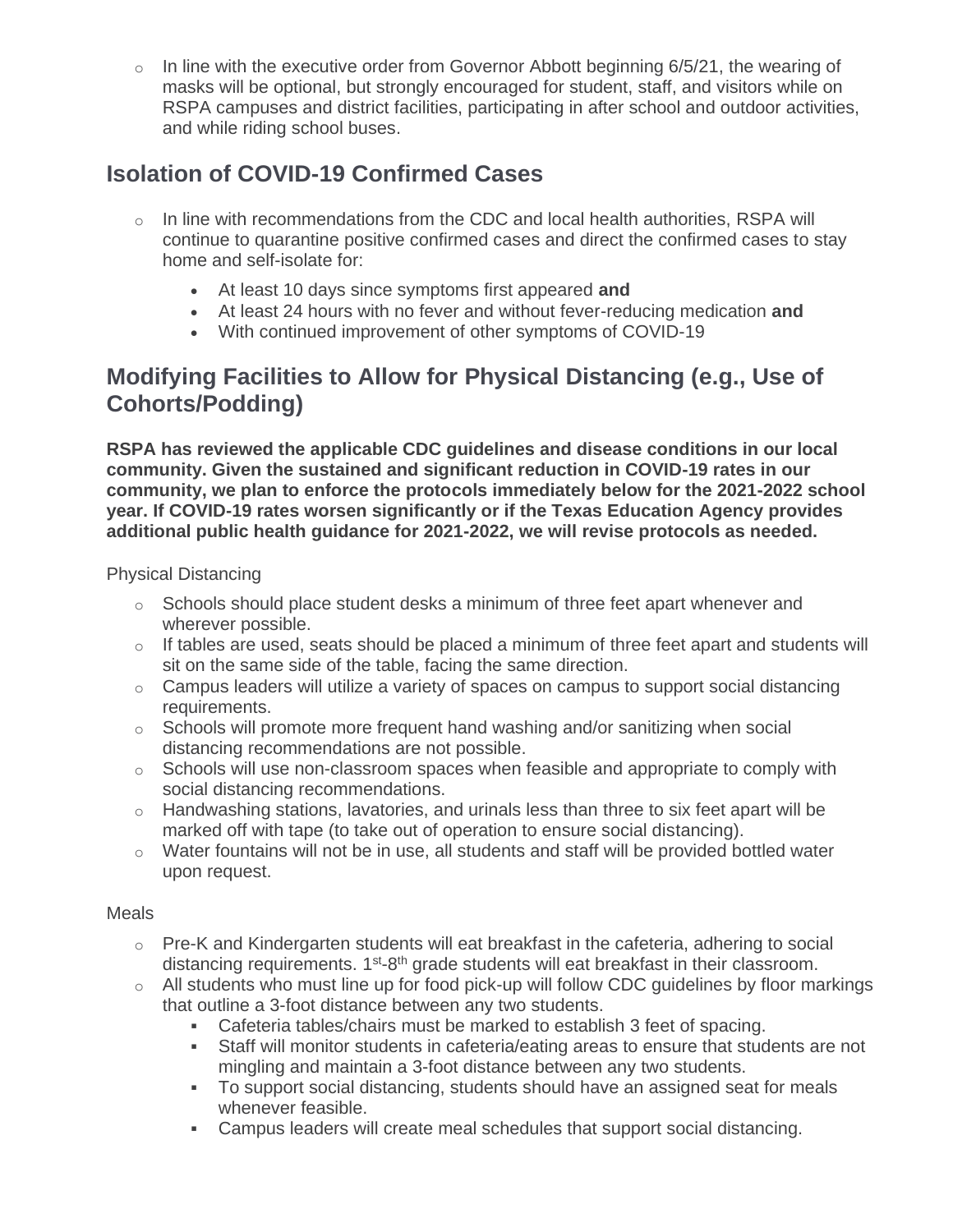Buses and Student Transportation

- $\circ$  In line with the executive order from Governor Abbott, beginning 6/5/21, the wearing of masks will be optional, but strongly encouraged for students and staff while riding school buses.
- $\circ$  Hand sanitizer will be provided for students and staff who use school buses.
- o Students and staff are required to use hand sanitizer when entering and exiting the bus.
- o Whenever possible, students should sit two students per bench to enable social distancing. If this is impossible given the number of students on a route, students should be seated as far apart as possible.
- o Siblings may sit together during transport.
- o If weather permits, bus drivers will open windows to allow outside air to circulate.
- o The district will encourage families to use alternate modes of transportation (individual drop off and pick up) to reduce bus ridership and the possibility of COVID-19 exposure on buses.
- o Bus drivers will receive cleaning supplies to thoroughly clean and disinfect high-touch surfaces such as bus seats, knobs, door handles, steering wheels, and the driver's area after each run.
- o Bus drivers will clean and disinfect the bus at the end of the school day.

Transition and Movement in High-Risk Areas

- $\circ$  Schools will receive adequate supplies to support healthy hygiene in transition areas, such as hand sanitizer. Contactless sanitizer stations will be used where available.
- o Signs and messaging will be posted in highly visible locations, entrances/exits, and restrooms to ensure social distancing.
- o Schools will install physical barriers, such as sneeze guards and partitions, when distancing is not feasible.
- o Schools will use visual aids to illustrate appropriate spacing and traffic flow throughout the school building.
- o Schools will designate hallways or entrances as one-way and post directional reminders on the walls and/or floors.
- $\circ$  When possible, schools will divide entry points rather than funneling all students through the same entry space.
- $\circ$  Schools will reconfigure common areas such as the library, cafeteria, foyer, gyms, and other areas previously used by larger groups by spacing out furniture to minimize crowding.
- $\circ$  Schools will minimize having multiple groups in common areas and high-traffic areas at once.

#### **Arrivals**

- $\circ$  Schools will designate separate entry points for different groups of students in order to spread out arrivals (e.g. day care, car riders, bus riders, walkers). Entry points will be staffed with appropriate numbers of adults to communicate expectations and ensure social distancing
- $\circ$  Parents will not be allowed to enter the campus for morning drop-off or afternoon pick-up
- $\circ$  Schools will schedule/station staff to support distancing upon entry and immediate transition to classrooms. Schools will stagger arrival times of staff to assist in early morning duty.

#### **Dismissal**

 $\circ$  Schools will designate exit points for students and implement contactless exit and delivery to cars. When that is not possible, schools will provide gloves to staff.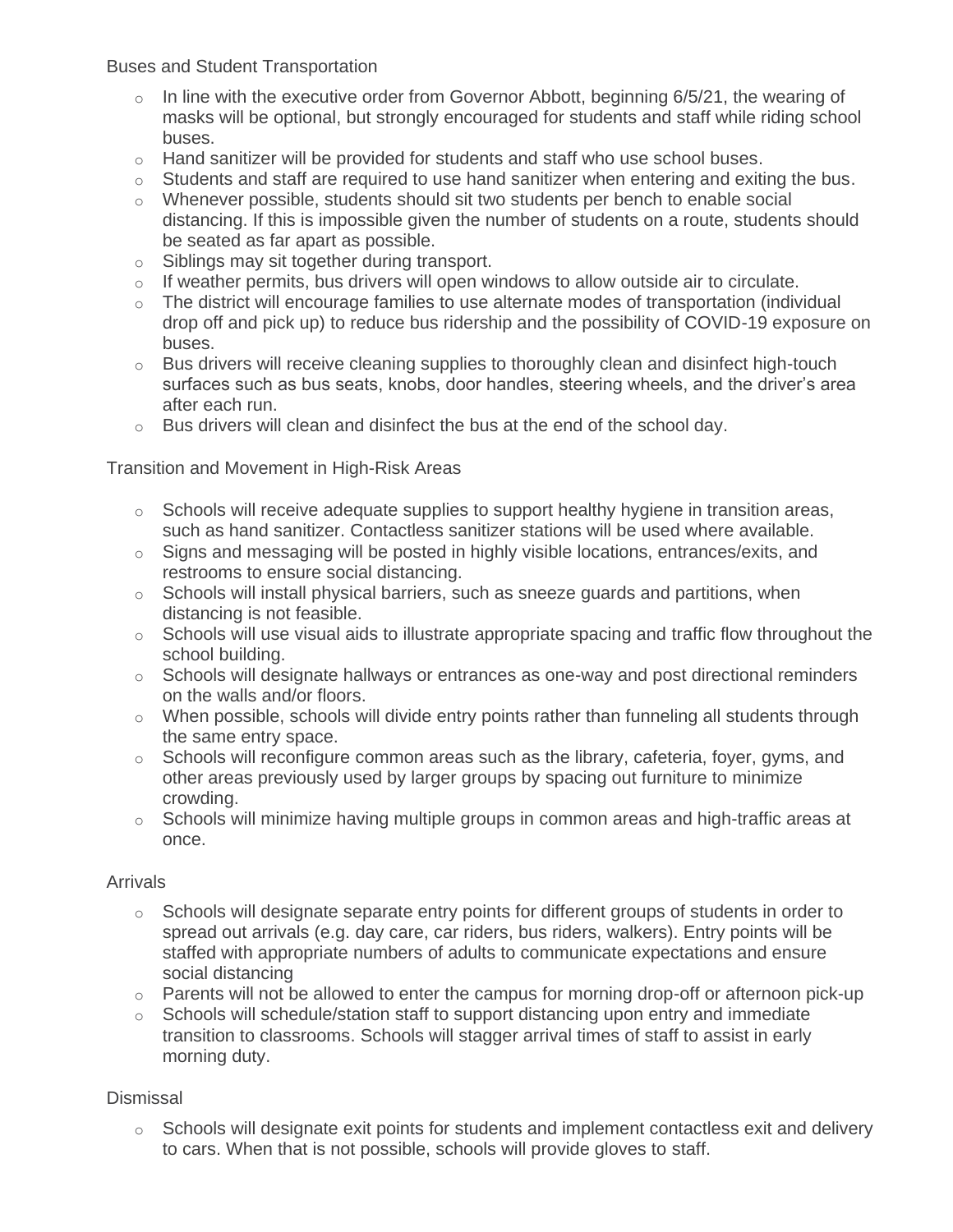- $\circ$  Schools will station staff members to support social distancing and monitoring of students' exit.
- $\circ$  Schools will utilize the public announcement system and/or video delivery system to communicate dismissal expectations and to call for students' exit to day care, cars, and buses (staggered dismissals).
- $\circ$  Staff hours may need to be adjusted to accommodate dismissal start time.

#### **Hallways**

- $\circ$  Traffic in hallways will flow in one direction where permitted.
- $\circ$  Hall/restroom monitors will help ensure distancing and bathroom capacity.

#### Staff Workroom and Lounge

o Campuses will minimize the number of staff members in lounge areas and staff work rooms to enable social distancing.

#### **Registration**

- o All parents will be asked to enroll online instead of in-person
- $\circ$  Parents will be contacted via phone or email for any clarifications and notification of completion.
- o Parents unable to register online or upload documents should call the campus for assistance. Exceptions will be handled on a case-by-case basis.

# **Handwashing and Respiratory Etiquette**

- o Students, staff, and visitors will be encouraged to sanitize and wash hands frequently.
- $\circ$  Schools will provide hand sanitizer in every classroom and office area. Sanitizer stations will be placed in high-traffic areas such as school entrances, gymnasiums, and cafeterias.
- $\circ$  Schools will provide signage throughout the building promoting proper handwashing techniques, social distancing practices, and mask requirements.
- o Schools will teach students and staff proper hygiene practices continuously regarding the following: proper handwashing techniques, how to cover coughs and sneezes appropriately, and other prevention and mitigation strategies that are part of the district's health and safety protocol.

# **Cleaning and Maintaining Healthy Facilities, Including Improving Ventilation**

- $\circ$  Custodial services will conduct more frequent cleanings and provide cleaning supplies for teachers to clean high-touch surfaces in their classrooms during the day. Custodial services will use supplies that are [EPA approved](https://www.epa.gov/pesticide-registration/list-n-disinfectants-use-against-sars-cov-2-covid-19) for use against SARS-CoV-2
- o Custodial staff schedules will be arranged for additional cleaning and disinfecting of common space high-touch areas such as door handles, stair handrails, tables, desks, computers, and laptops.
- $\circ$  Custodial staff will be trained to ensure safe and appropriate use of cleaning supplies
- o Custodial staff will use personal protective equipment (PPE) as needed
- o Custodial staff will disinfect restrooms and other common-use spaces more frequently throughout the day.
- o Custodial staff will conduct routine cleaning/sanitizing at the end of every school day.
- o The maintenance department will continue to maintain air filters and change out as needed to ensure better air quality. Additionally, maintenance will work to ensure fresh air supply units are working properly.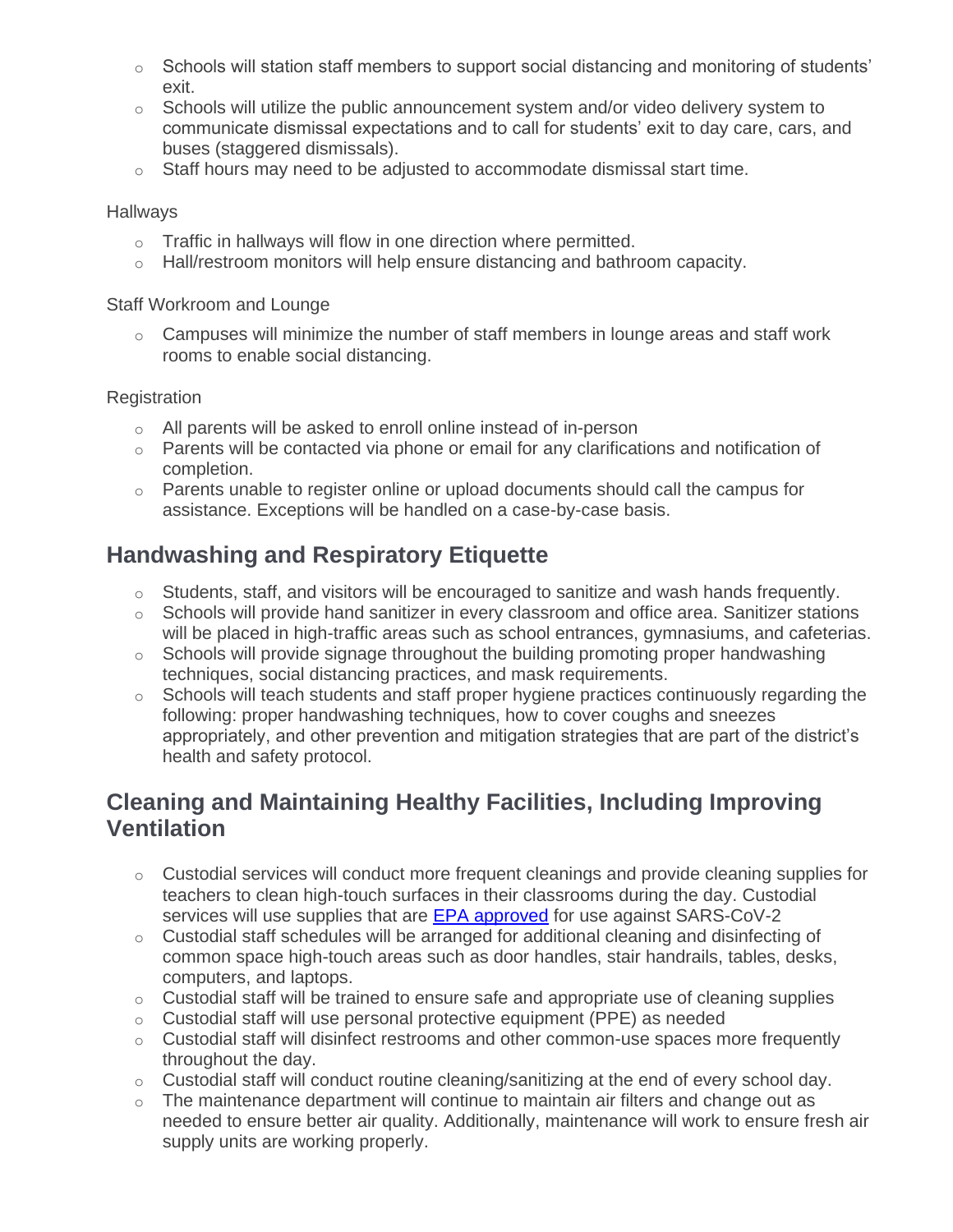- o Classrooms will be provided cleaning supplies so that teachers and other school staff can disinfect high-touch areas (e.g. door knobs and desks) during breaks throughout the day.
- o Barrier shields will be installed at receptionist and high-traffic office areas across all campuses and support buildings. Additional barrier shields will be provided in specific workspaces to maintain social distancing requirements.
- $\circ$  As a general rule, water fountains will be non-operational. A few pre-determined water fountains, near cafeterias, will be available for students to refill their own water bottles. Use of these water fountains must be supervised by staff.

### **Contact Tracing, Isolation, and Quarantine, in Collaboration with State and Local Health Departments**

Identifying and Isolating Possible COVID-19 Cases on Campus:

- o Schools must immediately separate any student who shows COVID-19 symptoms while at school until the student can be picked up by a parent or guardian.
- $\circ$  Schools will close-off and clean the areas used by the individual who shows COVID-19 symptoms while at school (student, teacher, or staff).
- $\circ$  Students who report feeling feverish will be assessed by the nurse assistant to determine if they are symptomatic for COVID-19.
- o Parents must ensure they do not send a child to school on campus if the child has COVID-19 symptoms or is test-confirmed with COVID-19, until the conditions for re-entry are met.

#### Contact Tracing and Case Reporting (response to confirmed case):

Each time a confirmed case of COVID-19 occurs on campus (among students or staff), the school will do the following (Per TEA, "on campus includes the bus and any school facilities"):

- 1. Direct the confirmed case to stay home and self-isolate for 10 days. If the case is a student, they will be required to stay home. Students will receive remote instruction via remote conferencing during this 10-day period. If teachers and/or staff are too ill to report to work, they will follow the absence/leave policy laid out by the district and the FFCRA.
- 2. Direct all close contacts to stay home and quarantine for 10 days, with the specific exceptions listed in #3 below.
- 3. Staff who have been in close contact with someone who has COVID-19 are **not** required to quarantine if:
	- a. They have tested positive for COVID-19 and recovered, as long as they do not develop new symptoms, OR
	- b. They have been fully vaccinated against the disease and show no symptoms. "Fully vaccinated" means:
		- i. Person has received both doses of the two-dose vaccines (e.g., Pfizer or Moderna) or one dose of the one-dose vaccine(s) (e.g., Johnson and Johnson), AND he/she has waited at least two weeks after the second inoculation.
- 4. Notify district administrators. District administrators will notify the local health department.
- 5. Notify families and staff via letter.
- 6. Begin contact tracing. Contact tracing within the school will be conducted by the school's COVID Response Team. RSPA's expectation is that Harris County Public Health will trace contacts outside of the school.

#### COVID Response Team:

o Each campus will have a COVID Response Team that consists of one of each of the following roles: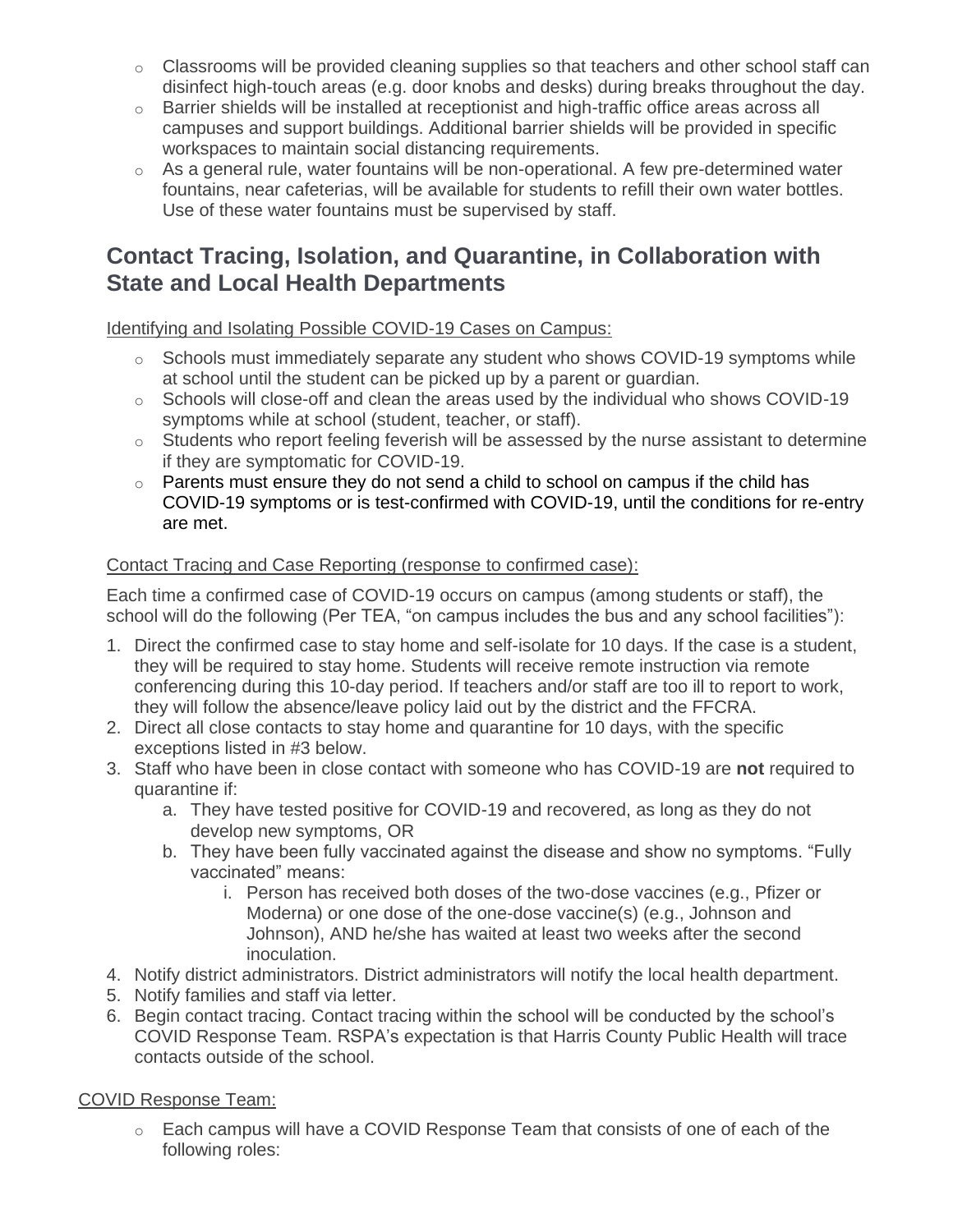- **EXEDENT Administrator; Head Custodian; Counselor; Nurse; Attendance Clerk**
- o Larger campuses may assign multiple people in each role (i.e., two administrators, two counselors, etc.).
- o Each person on the COVID Response Team will be required to attend [contact tracing](https://coronavirus.jhu.edu/contact-tracing)  [training through John Hopkins University](https://coronavirus.jhu.edu/contact-tracing)

# **Diagnostic and Screening Testing**

- o Staff will take a health screening for COVID-19 symptoms before coming onto campus each day.
- o Students will take a health screening for COVID-19 symptoms before coming onto campus each day.
- o Students, staff, or visitors **may not enter a district facility if any of the following apply**:
	- Diagnosed with COVID-19
	- **Exhibiting one major or two minor COVID-19 symptoms** 
		- **Major symptoms of COVID-19 (1 symptom)**
			- **•** Fever (100.0 or greater) and/or chills
			- Persistent cough
			- **Shortness of breath or difficulty breathing**
			- New loss of taste or smell
		- **Minor symptoms of COVID-19 (2 or more symptoms)**
			- Sore throat
			- Congestion or runny nose
			- Diarrhea/nausea/vomiting
			- Sudden onset of persistent headache
		- Waiting for results from a COVID-19 test
- $\circ$  Parents and/or guardians must screen their students' health condition daily using the criteria listed above.
	- A "yes" response to any of the above criteria requires the individual to remain at home. The parent/guardian should contact the campus nurse for further guidance on the student's return to school.
- o Teachers will monitor students and refer to the nurse if symptoms are present.
- o Visitors, including parents, are required to take a health screening for COVID-19 symptoms before coming onto campus.
- o An individual diagnosed with COVID-19 may return to school when all three of the CDC symptom-based criteria are met:
	- 10 days since the start of symptoms
	- 24 hours fever free without the use of fever-reducing medications
	- Improved symptoms

# **Efforts to Provide Vaccinations to School Communities**

In partnership with Harris County and CVS, RSPA has hosted vaccination clinics for eligible students and community members. The district plans to host additional clinics (in partnership with a healthcare partner) throughout the 2021-2022 school year. RSPA has communicated regularly with the community regarding vaccination opportunities through website notifications, automated calls, emails, and social media platforms (Twitter, Facebook, and Instagram).

### **Appropriate Accommodations for Children with Disabilities with Respect to Health and Safety Policies**

 $\circ$  Students with disabilities in Pre-K through grade 8 that are at high risk due to health and safety concerns may benefit from homebound instruction to meet their long-term needs.